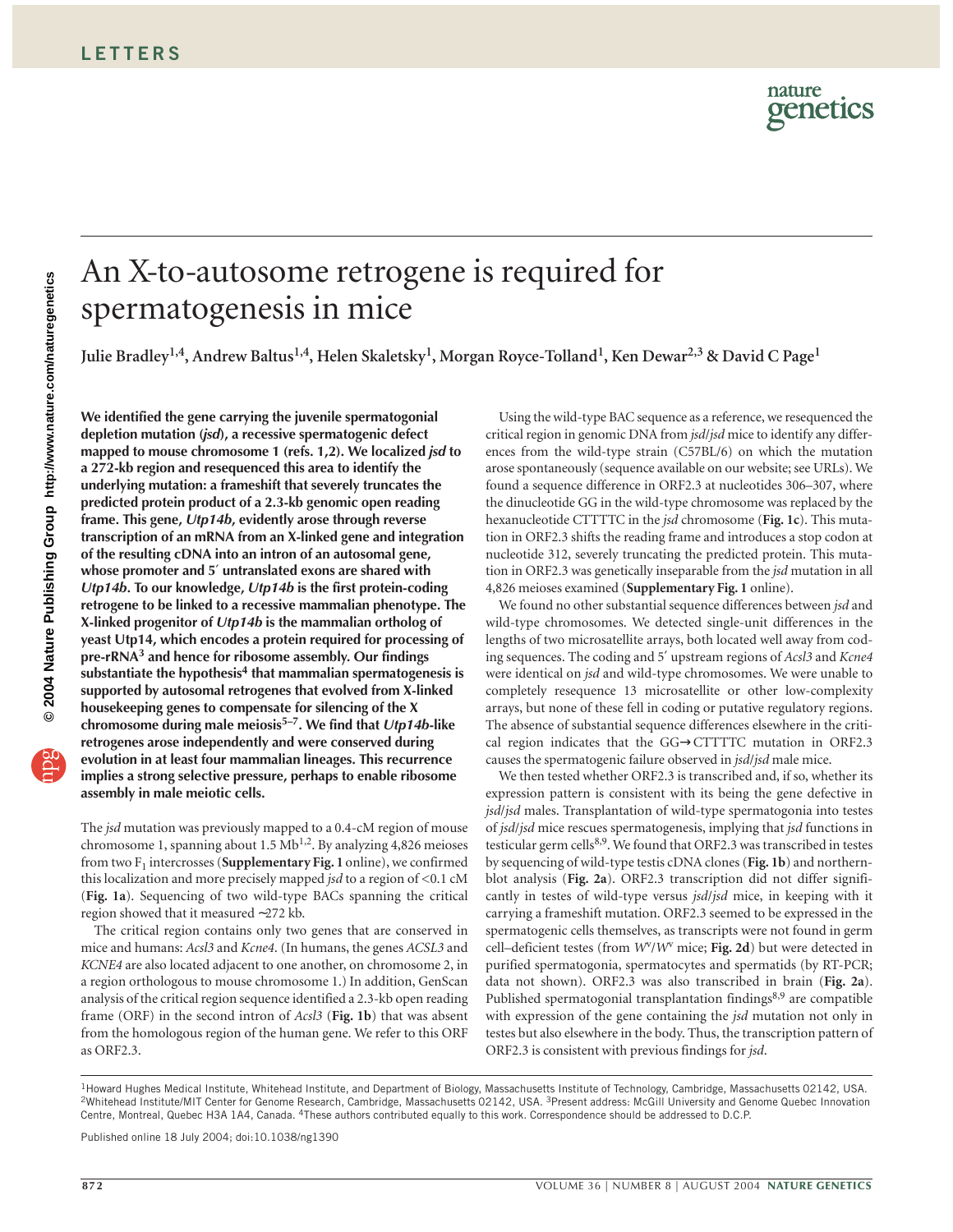

**Figure 1** Insertion-deletion mutation in a transcribed ORF (ORF2.3) in the *jsd* critical region. (**a**) Sequence-based map of the *jsd* critical region, oriented with respect to the centromere (left) and telomere (right). The *jsd* mutation was mapped between genetic markers JB4 and JB5 (**Supplementary Fig. 1** online). Black boxes indicate the locations of two genes conserved between human and mouse. (**b**) *Acsl3* and *Utp14b* (ORF2.3) transcripts. Coding exons are shown in black, and translation start sites are indicated by arrows. An, poly-A tracts. (**c**) Sequence of nucleotides 295–313 of wild-type ORF2.3 and corresponding region of *jsd* chromosome.

Examination of the cDNA sequence containing ORF2.3, and comparison with the genomic DNA sequence, identified two 5′ untranslated exons, both of which also serve as 5′ untranslated exons in *Acsl3* (**Fig. 1b**). We called the gene that contains both ORF2.3 and its 5′ untranslated exons *Utp14b*. We conclude that *Acsl3* and *Utp14b* form a bicistronic unit with a shared promoter.

Because the *jsd* mutation falls in an intron of *Acsl3*, we considered the possibility that *Acsl3* itself, and not *Utp14b*, is the gene defective in



*jsd/jsd* mice. If so, the mutation should disrupt transcription or splicing of *Acsl3*, as its coding sequence is unchanged. By northern-blot analysis, we observed a 3.5-kb *Acsl3* transcript in all tissues tested, with strongest expression in testis and brain (**Fig. 2b**,**c**). Thus, *Acsl3* was expressed in a wider range of tissues than *Utp14b*. Neither the size nor the abundance of this *Acsl3* transcript seemed to be altered in testes of *jsd/jsd* mice, suggesting that the mutation does not interfere with *Acsl3* transcription or splicing. We conclude that *Utp14b*, and not *Acsl3*, is the gene defective in *jsd/jsd* mice, and that truncation of the protein product of *Utp14b* causes spermatogenic failure.

At a molecular level, mouse *Utp14b* is atypical not only in that it forms part of a larger, bicistronic unit, which are rare in mammalian genomes $^{10}$ , but also because it has no ortholog in the human genome, and its coding sequence is not interrupted by introns. Electronic searches of the mouse and human genomes showed that the X chromosome carries a widely expressed gene (*Utp14a*) whose coding sequence is homologous to that of mouse *Utp14b* but is interrupted by 14 introns (Fig. 3 and Supplementary Fig. 2 online)<sup>11</sup>. The existence of a conserved, intron-bearing homolog suggested a molecular evolutionary explanation for *Utp14b*. After the mouse lineage diverged from that of humans, a processed mRNA derived from the X-chromosomal gene *Utp14a* was probably reverse-transcribed. The resulting cDNA was integrated into an intron of the autosomal gene *Acsl3*, whose function was preserved despite the enlistment of its promoter and 5′ untranslated exons in the service of the newly created gene *Utp14b*.

Other testis-expressed autosomal retrogenes with X-linked progenitors have been reported in mammals<sup>4,12–23</sup>. In each case, as with *Utp14b*, the X-linked source gene is expressed widely, whereas the autosomal retrogene is expressed most prominently in testis. Mouse *Utp14b* is the first protein-coding retrogene in mammals to which a recessive phenotype has been ascribed. *Zfa*, an autosomal retrogene derived from the X-chromosomal gene *Zfx*18,19, is the only other protein-coding retrogene in which a loss-of-function mutation has been

**Figure 2** Transcription of *Utp14b* (ORF2.3) and *Acsl3*. (**a**) Northern-blot analysis of *Utp14b* (ORF2.3) in five tissues from *jsd/jsd* and wild-type 7 week-old male mice. (**b**) Hybridization of the same blot with an *Acsl3* probe. (**c**) Control hybridization of the same blot with an *Actb* probe. (**d**) RT-PCR analysis of poly(A)<sup>+</sup> RNA samples from testes of adult  $W^{\vee}/W^{\vee}$  (germ cell–depleted) and wild-type mice. *Dazl* (expressed only in germ cells) and *Gapd* (expressed ubiquitously) were used as controls.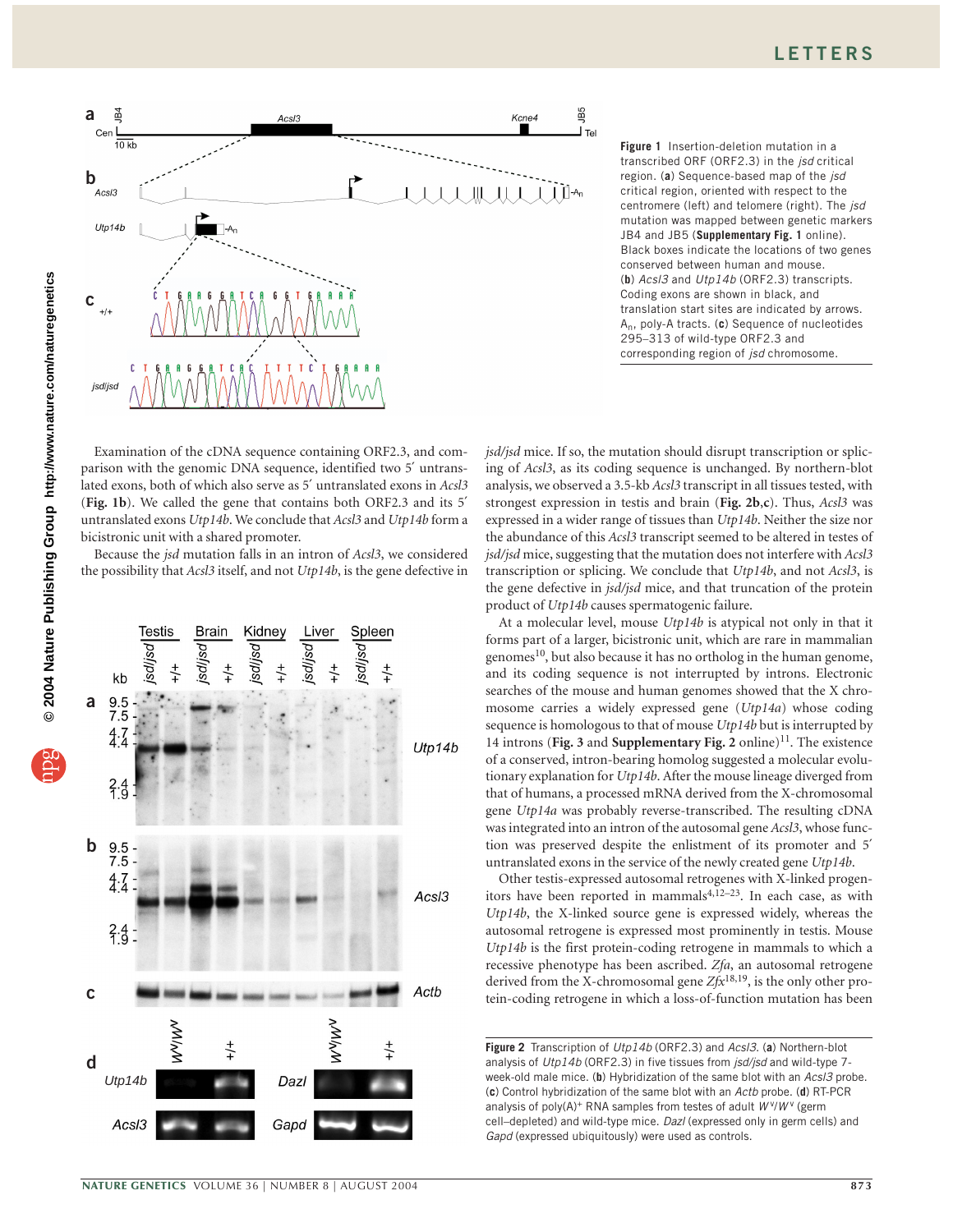

**Figure 3** Schematic alignment of transcripts from mouse *Utp14b*, its Xlinked homologs *Utp14a* and *UTP14A* in mouse and human, respectively, and its human autosomal homolog *UTP14C*. Coding regions are shown in black, and positions of introns are indicated. Percentage identities (nucleotide (nt) and amino acid (aa)) between coding sequences are given.

reported. Ablation of  $Zfa$  yielded no detectable phenotype<sup>24</sup>. To our knowledge, mouse *Utp14b* is also the first functional mammalian retrogene found to have parasitized an existing transcription unit.

Our findings substantiate the hypothesis $4$  that mammalian spermatogenesis is dependent on autosomal retrogenes that evolved from Xlinked progenitors to compensate for X-chromosome silencing during male meiosis. This hypothesis leads to three predictions regarding the *in vivo* function of X-to-autosome retrogenes, all of which are fulfilled by *Utp14b*. First, loss of retrogene function should perturb gametogenesis in males without otherwise affecting health or development in either sex. An early frameshift mutation in the *Utp14b* retrogene completely disrupts spermatogenesis. Second, retrogene function should be required only in the germ cells themselves, and not in the somatic cells of the testes. This is the case with *Utp14b*8,9. Third, retrogene function should be required only during meiosis; any spermatogenic defect should manifest at or after meiosis. As *jsd/jsd* XY mice age, premeiotic cell (spermatogonial) numbers and differentiation deteriorate, but this seems to be a secondary consequence of an altered hormonal environment in the testis, and not a direct result of the primary defect in the spermatogenic lineage25. The earliest defect observed in *jsd/jsd* deficient males is a marked reduction in the numbers of postmeiotic cells, or spermatids, at three weeks of age, during the first round of spermatogenesis26. This is consistent with the gene carrying the *jsd* mutation being required primarily, or exclusively, in meiotic cells.

*Utp14a*, the X-linked progenitor of *Utp14b*, encodes the mammalian ortholog of yeast Utp14, an essential protein required for processing of pre-rRNA (Supplementary Fig. 3 online)<sup>3</sup>. X-to-autosome retrogenes are thought to serve essential housekeeping functions<sup>4</sup>. We postulate that this is the case for *Utp14b*, and specifically that it supports ribosome assembly and hence protein synthesis during male meiosis.

*Utp14b* exists in mice but not in humans. Might a similar but distinct functional retrogene exist in humans? This question is motivated by the facts that the X chromosome is inactivated during male meiosis in both humans and mice<sup>5–7</sup> and *Utp14a* is X-linked in both species. Electronic examination of the human genome identified a testis-transcribed gene, on chromosome 13, that shares the following properties with mouse *Utp14b*: an unmistakable similarity to the coding sequence of *Utp14a*, an intact and conserved ORF and an absence of coding-region introns (**Fig. 3** and ref. 27). This human retrogene, *UTP14C*, is not orthologous to mouse *Utp14b*. As indicated by comparison of mouse and human map locations (**Supplementary Fig. 4** online) and by phylogenetic sequence analysis (**Fig. 4**), the mouse *Utp14b* and human *UTP14C* retrogenes are products of two independent retroposition events.

We next searched for intronless derivatives of *Utp14a* in 16 other eutherian species. We carried out PCR on genomic DNAs from these 16 species using primers from regions of nucleotide-sequence conservation among the mouse and human *Utp14* genes. We identified a *Utp14a*-derived retrogene in 13 species, including such diverse eutherians as hamster, lemur, elephant and cow. In all 13 cases, we confirmed both strong coding-sequence similarity to *Utp14a* and the absence of coding-region introns by sequencing of PCR products. In every case, the sequenced region (at least 750 nucleotides, and typically >1,500 nucleotides) showed an intact, conserved ORF, with no frameshift mutations, no premature stop codons and a preponderance of silent nucleotide substitutions when compared with mouse or human *Utp14a*. These findings suggest that most eutherians possess a *Utp14a*-derived retrogene that encodes a functional protein subject to purifying selection. We did not find *Utp14a*-derived retrogenes in dog, horse or rabbit, but this negative evidence is inconclusive. Sequence divergence might account for the failure of our PCR primers to amplify a product in these species.

Finally, we carried out a sequence-based phylogenetic analysis of the known *Utp14a*-derived retrogenes to determine whether they could all be accounted for by the two retroposition events that gave rise to mouse *Utp14b* and human *UTP14C*. This analysis indicated that at least two (and perhaps three) additional, independent retroposition events are required to account for the array of *Utp14a*-derived retrogenes observed in eutheria (**Fig. 4** and **Supplementary Fig. 5** online). Thus, the retrogenesis and fixation of *Utp14b* during rodent evolution was reproduced,



**Figure 4** Phylogenetic comparison of *Utp14b* homologs in diverse eutherian mammals indicates that a minimum of four retroposition events (indicated by blue, red, yellow and green branches) occurred. This unrooted tree depicts phylogenetic relationships between the X-linked, intron-bearing *Utp14a* orthologs in mouse and human and their identified intronless derivatives in nine eutherians. Mouse *Utp14b* and its retrogene homologs in rodents seem to be orthologs, (*i.e.*, the result of a single retroposition event; blue branch). An independent event (red branch) accounts for the human and baboon retrogenes, which are orthologs. Another event (yellow branch, node wellseparated from the human/baboon node, accounts for the lemur retrogene. At least one and perhaps two events (green branch) account for the cow and elephant retrogenes. The lengthy branches to the cow and elephant retrogenes indicate that the responsible event(s) occurred well before that responsible for the lemur retrogene, whose branch is relatively short.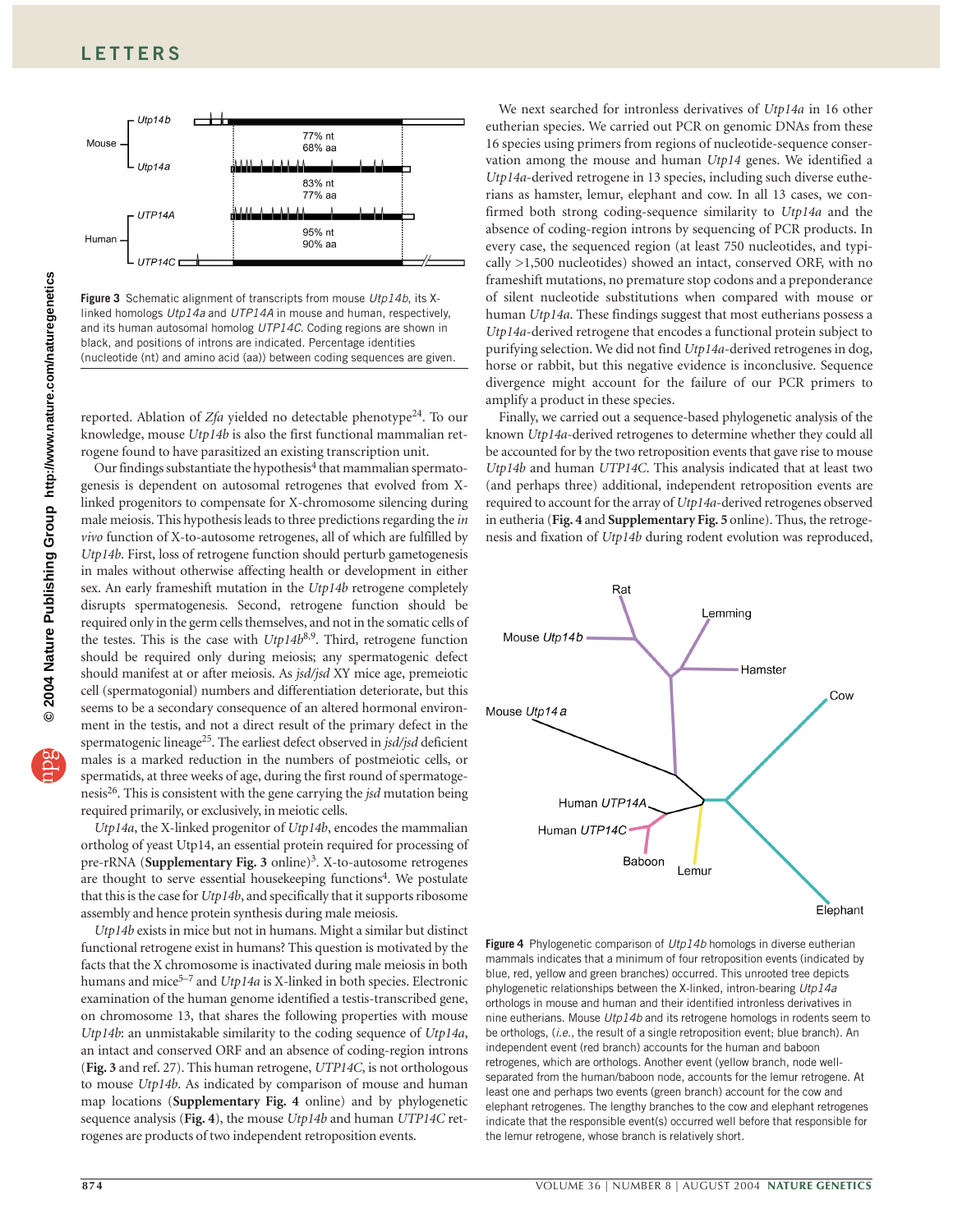presumably with independent sites of insertion, in other eutherian lineages. This is notable, as most retroposed copies of protein-coding genes identified to date in mammalian genomes are functionless pseudogenes28,29. We found no *Utp14a* pseudogenes in either mouse or human. Ironically, we did find a processed pseudogene of *Utp14b* in the mouse (**Supplementary Fig. 5** online). The fixation and maintenance of *Utp14a*-derived retrogenes in multiple eutherian lineages implies a persistent and widespread selective pressure. That selective pressure could arise from the need to assemble ribosomes and thereby support spermatogenesis in the face of meiotic X-chromosome inactivation.

### **METHODS**

**Mice.** C57BL/6J *jsd*/+ male mice were a gift from W. Beamer (The Jackson Laboratory). We purchased C57BL/6J, DBA/2J, *W*v/*W*<sup>v</sup> and *Mus musculus castaneus*/Ei mice from The Jackson Laboratory.

**Genetic mapping.** We mated C57BL/6J *jsd*/*jsd* females with DBA/2J or *Mus musculus castaneus*/Ei males and intercrossed the offspring. We genotyped the resulting progeny for polymorphic DNA markers located on chromosome 1 and flanking *jsd*; see **Supplementary Table 1** for markers, PCR primers and assay conditions. We determined the *jsd* genotypes of critical recombinants (**Supplementary Fig. 1** online) by progeny testing, crossing to *jsd*/*jsd* or *jsd*/*+* mice. We phenotyped adult males by dissecting out testes, which in *jsd/jsd* mice weighed no more than one-third as much as the testes of *jsd*/+ and +/+ littermates. These experiments were approved by the Committee on Animal Care at the Massachusetts Institute of Technology.

**BAC sequencing and electronic gene prediction.** We screened both the RPCI-22 and RPCI-23 libraries to construct a BAC contig of the *jsd* region of mouse chromosome 1. Two BACs spanning the critical *jsd* region, RPCI-22-292L24 and RPCI-23-395H12, were sequenced at the Whitehead Institute/MIT Center for Genome Research as described<sup>30</sup>. We searched for known and previously unidentified genes in the critical region by analyzing its sequence using RepeatMasker, GENSCAN and a BLAST search of the mouse and human expressed-sequence tag and nonredundant segments of GenBank.

**Resequencing.** We generated a series of overlapping fragments, each about 1 kb in length, that collectively span the 272-kb critical region (**Fig. 1**) by PCR using genomic DNA from C57BL/6J *jsd*/*jsd* mice as starting material. We selected PCR primers using Primer 3. We purified PCR products on Sephacryl-S300 columns and sequenced them using fluorescent-dye-terminator cycle sequencing protocols (BigDye kit, Amersham). Primers used in PCR generation of sequencing templates were also used as sequencing primers, and we selected additional sequencing primers at sites internal to the PCR-generated templates. Whenever the C57BL/6J *jsd/jsd* sequence differed from the BAC reference sequence, we resequenced C57BL/6J wild-type genomic DNA, which resolved all discrepancies except those described in the text.

**cDNA and transcriptional analysis.** We screened a mouse testis cDNA library (Stratagene) by hybridization using probes corresponding to 5′ and 3′ regions of ORF2.3. We subcloned two cDNA inserts into plasmids and sequenced them in their entirety. Both cDNA clones contained the 3′ untranslated region and were polyadenylated. The longer clone, pUtp14b3.5, included 5′ untranslated sequence and is depicted in **Figure 1**.

We isolated total RNAs from mouse tissues homogenized in TRIzol reagent (Gibco/BRL) and  $poly(A)^+$  RNAs from total RNAs using the MicroPoly(A) Purist kit (Ambion). We prepared northern blots using 2  $\mu$ g of purified poly(A)+ RNA per lane and the NorthernMax-Gly (Ambion) glyoxal-based system. We hybridized northern-blot membranes to probes (radioactively labeled by random priming) in ExpressHyb (Clontech) hybridization solution at 68 °C, washed them with 2× saline sodium citrate and 0.1% SDS at room temperature and 0.2× saline sodium citrate and 0.1% SDS at 50 °C and exposed them to film at –80 °C for 12–48 h. Before hybridizations, we stripped northern-blot membranes in 1% SDS, 10 mM Tris and 1 mM EDTA for 15 min at 80 °C, equilibrated them in 2× saline sodium citrate and 0.1% SDS for 2 min and then exposed them to control film.

For RT-PCR, we used  $1-5 \mu g$  of poly(A)<sup>+</sup> RNA in an oligo d(T)-primed firststrand cDNA synthesis reaction with Stratascript reverse transcriptase (Stratagene).

**PCR amplification of homologs in diverse mammals.** We chose primers from regions of at least 15 nucleotides of sequence identity among mouse *Utp14b*, mouse and human *UTP14A* and human *UTP14C*. We tested all primer pairs using mouse and human genomic DNAs as templates. We then applied satisfactory primer pairs to genomic DNAs from gorilla, chimpanzee, baboon, orangutan, rhesus monkey, squirrel monkey, lemur, cow, elephant, horse, dog, rabbit, guinea pig, hamster, lemming and rat. We purified and sequenced the resulting PCR products as described earlier. We obtained the sequences used in phylogenetic analysis (**Fig. 4** and **Supplementary Fig. 5** online) using species-specific primers to amplify and sequence a single PCR product from each species.

**Phylogenetic analysis.** We built phylogenetic trees using the neighbor-joining method with Kimura 2-parameter distance as implemented in PHYLIP software (version 3.5c).

**URLs.** RepeatMasker is available at http://www.repeatmasker.org/. GENSCAN is available at http://genes.mit.edu/GENSCAN.html. BLAST search is available at http://www.ncbi.nlm.nih.gov/BLAST/. Primer 3 is available at http://www.genome. wi.mit.edu/cgi-bin/primer/primer3\_www.cgi/. PHYLIP software is available at http://evolution.genetics.washington.edu/phylip.html. The sequence of the *jsd* critical region is available at http://jura.wi.mit.edu/page.

**GenBank accession numbers.** *jsd* critical region BACs: RPCI-22-292L24, AC079222; RPCI-23-395H12, AC079134. Mouse *Utp14b* cDNAs, AY316161 and AY316162; mouse *Utp14a* cDNA, AY316163; human *UTP14A* cDNA, BC001149; human *UTP14C* cDNA (KIAA0266), D87455. Genomic sequence of *Utp14b*-like retrogenes: baboon, AY316164; chimpanzee, AY316165; cow, AY316166; elephant, AY316167; gorilla, AY316168; guinea pig, AY316169; hamster, AY316170; lemming, AY316171; lemur, AY316172; orangutan, AY316173; rat, AY316174; rhesus monkey, AY316175; squirrel monkey, AY316176. Genomic sequence of *Utp14b*-derived pseudogene in mouse, AY641472.

*Note: Supplementary information is available on the Nature Genetics website.*

#### **ACKNOWLEDGMENTS**

We thank W. Beamer for providing C57BL/6J *jsd*/+ mice; the Genome Sequencing group at the Whitehead/MIT Center for Genome Research for BAC sequencing; B. Birren and E.S. Lander for support; and A. Bortvin, J. Alfoldi, J. Koubova, J. Lange, J. Potash, J. Saionz, J. Wang, K. Kleene and S. Rozen for comments on the manuscript. This work was supported by the Howard Hughes Medical Institute.

#### **COMPETING INTERESTS STATEMENT**

The authors declare that they have no competing financial interests.

Received 3 February; accepted 3 June 2004 Published online at http://www.nature.com/naturegenetics/

- 1. Beamer, W.G., Cunliffe-Beamer, T.L., Shultz, K.L., Langley, S.H. & Roderick, T.H. *Juvenile spermatogonial depletion* (*jsd*): a genetic defect of germ cell proliferation of male mice. *Biol. Reprod.* **38**, 899–908 (1988).
- 2. Boettger-Tong, H. *et al.* Identification and sequencing the juvenile spermatogonial depletion critical interval on mouse chromosome 1 reveals the presence of eight candidate genes. *Biochem. Biophys. Res. Commun.* **288**, 1129–1135 (2001).
- 3. Dragon, F. *et al.* A large nucleolar U3 ribonucleoprotein required for 18S ribosomal RNA biogenesis. *Nature* **417**, 967–970 (2002).
- 4. McCarrey, J.R. & Thomas, K. Human testis-specific *PGK* gene lacks introns and possesses characteristics of a processed gene. *Nature* **326**, 501–505 (1987).
- 5. Handel, M.A., Park, C. & Kot, M. Genetic control of sex-chromosome inactivation during male meiosis. *Cytogenet. Cell. Genet.* **66**, 83–88 (1994).
- 6. Solari, A.J. The behavior of the XY pair in mammals. *Int. Rev. Cytol.* **38**, 273–317 (1974).
- 7. Richler, C. *et al.* Splicing components are excluded from the transcriptionally inactive XY body in male meiotic nuclei. *Mol. Biol. Cell* **5**, 1341–1352 (1994).
- 8. Boettger-Tong, H.L., Johnston, D.S., Russell, L.D., Griswold, M.D. & Bishop, C.E. *Juvenile spermatogonial depletion* (*jsd*) mutant seminiferous tubules are capable of supporting transplanted spermatogenesis. *Biol. Reprod.* **63**, 1185–1191 (2000).
- 9. Ohta, H. *et al.* Defect in germ cells, not in supporting cells, is the cause of male infertility in the *jsd* mutant mouse: proliferation of spermatogonial stem cells without dif-